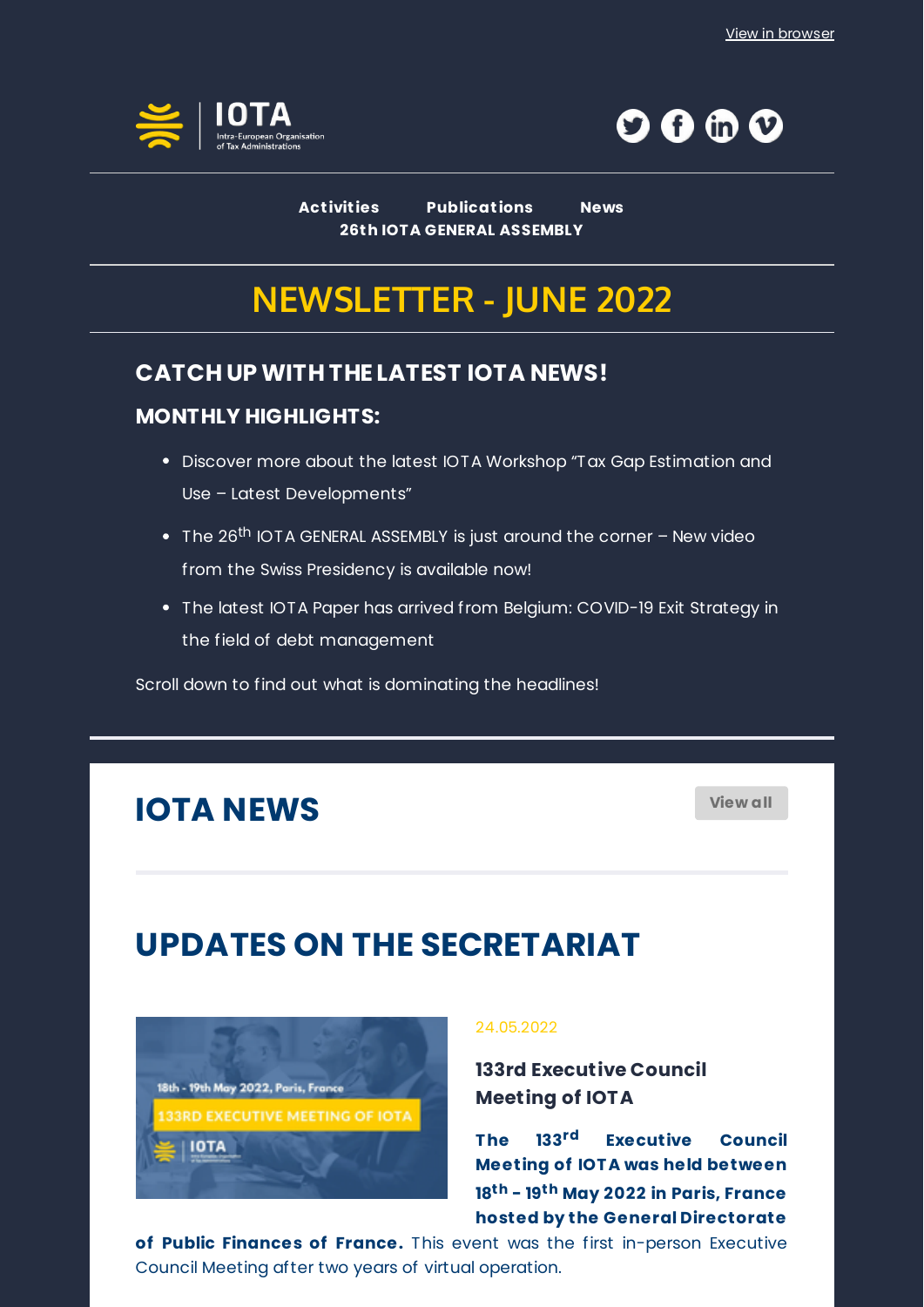#### 20.05.2022

**[Updated IOTA Work](https://www.iota-tax.org/sites/default/files/downloadable_versions/work_programme/2022/work_programme_2022_-_activity_calendar_20_05_2022.pdf) Programme 2022**

**T he following changes have been made in relation to IOT A technical and administrative activities:**

**T he next IOT A T alks will be held on 10 June 2022 f rom 9.00 to 12.30 (CEST )**



**Webinar** "Identifying and Addressing Corruption Risks in Tax Administration" will be held **on 15 June 2022**

**Forum** on Implementation of measures to counter BEPS will be held **on 8-10 November 2022 in Budapest, Hungary**

**8th Regional Meeting** on BEPS for Eurasian countries (joint IOTA-OECD event) – dates and format are subject to further agreement between OECD and IOTA

[Read more](https://www.iota-tax.org/sites/default/files/downloadable_versions/work_programme/2022/work_programme_2022_-_activity_calendar_20_05_2022.pdf)

# **IOTA NEWS [View all](https://www.iota-tax.org/news)**



#### 12.05.2022

**IOTA Workshop on Tax Gap [Estimation and Use – Latest](https://www.iota-tax.org/news/iota-workshop-tax-gap-estimation-and-use-latest-developments) Developments**

**'T ax Gap Estimation and Use – Latest Developments' was the theme of IOT A's two-day digital**

**workshop, held between 11th and 12th May 2022.** The event welcomed 144 registered participants from 29 IOTA tax administrations and 13 from OECD/FTA countries. The workshop aimed to identify practical solutions for enhancing the administrative capacity of tax administrations in measuring tax gaps, with the final goal of improving tax administration performance.

[Read more](https://www.iota-tax.org/news/iota-workshop-tax-gap-estimation-and-use-latest-developments)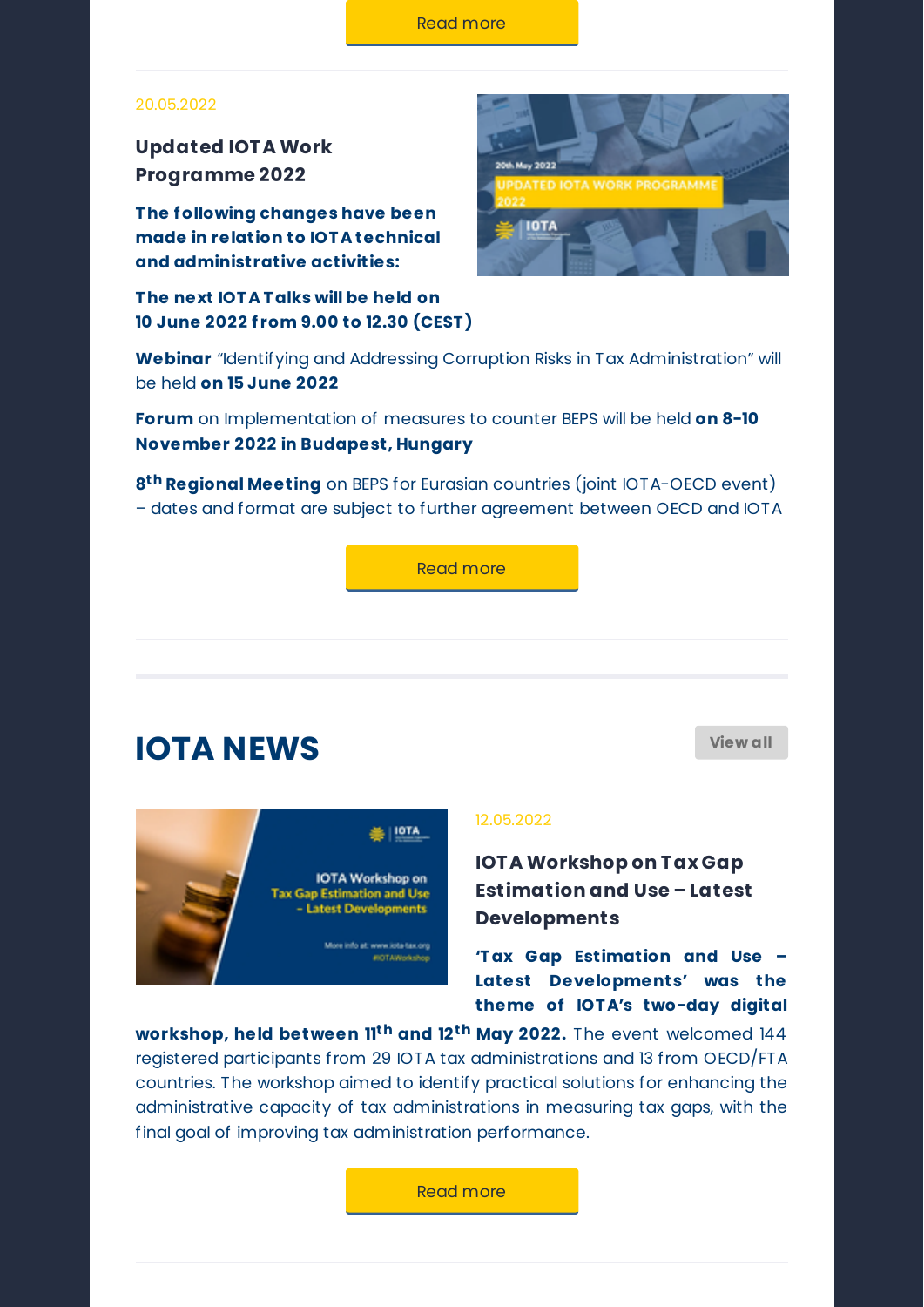### 31.05.2022

**IOTA and OECD Jointly Organised the Next Regional [Consultation on International](https://www.iota-tax.org/news/iota-and-oecd-jointly-organised-next-regional-consultation-international-tax-matters-eurasia) Tax Matters for Eurasia**

**The Intra-European Organisation**



**of T ax Administrations (IOT A) and the Organisation for Economic Cooperation and Development (OECD) successfully co-hosted the next regional consultation on international tax matters on 30th May 2022.** This consultation followed the January consultation on the developments of the Two-Pillar Solution to address the tax challenges of digitalisation.

[Read more](https://www.iota-tax.org/news/iota-and-oecd-jointly-organised-next-regional-consultation-international-tax-matters-eurasia)

# **IOTA MEMBER NEWS**



### 27.05.2022

**[New Director General of the](https://www.iota-tax.org/news/new-director-general-national-revenue-administration-poland-appointed) National Revenue Administration in Poland Appointed**

**The National Revenue Administration in Poland has appointed a new Director General,**

**Mr. Bartosz Zbaraszczuk, he took the office on 12th May 2022.** Since 2000, Mr. Zbaraszczuk has been professionally connected with the tax administration. He has experience in tax jurisprudence and internal audit, he also dealt with the area of analyses, audit and combating economic crime. He attaches great importance to the exchange of experiences and cooperation between our tax administrations and external stakeholders. IOTA congratulates Mr. Zbaraszczuk on his appointment and we wish him success in this new position!

[Read more](https://www.iota-tax.org/news/new-director-general-national-revenue-administration-poland-appointed)

#### 04.05.2022

**The Portuguese Tax [Administration Launched a](https://www.iota-tax.org/news/portuguese-tax-administration-has-made-available-app-self-employed-taxpayers)**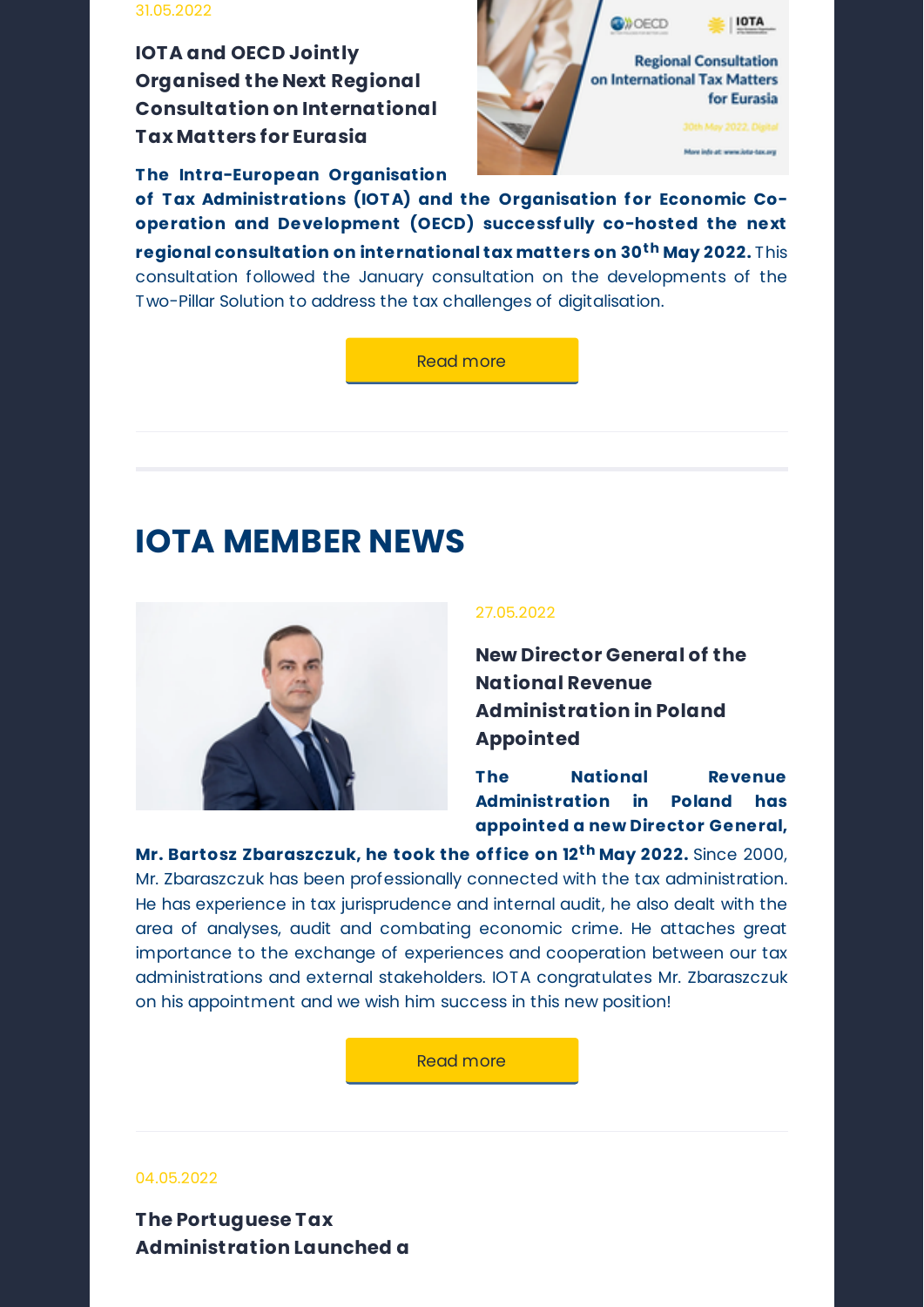## **[New APP for Self-employed](https://www.iota-tax.org/news/portuguese-tax-administration-has-made-available-app-self-employed-taxpayers) Taxpayers**

**AT Go is a newly developed mobile application (available on both iOS and Android operating systems) that allows self-employed taxpayers to easily comply with their tax obligations and manage their professional activities in a single point of access, an**



**integrated and mobile environment.** Portugal is one of the EU countries with the highest rates of self-employed individuals. Currently, approximately 1 million taxpayers have an open activity, therefore it is essential to make this application available to this segment of taxpayers.

[Read more](https://www.iota-tax.org/news/portuguese-tax-administration-has-made-available-app-self-employed-taxpayers)

# **UPCOMING ACTIVITIES [View all](https://www.iota-tax.org/events/upcoming-events)**

*Please note: Registration for the below events is only possible for Principal Contact Persons of IOTA. If you would like to attend, kindly contact the PCP or Shadow PCP of your Tax Administration to invite you to the event you are interested in.*

### 7th-9th June 2022, Budapest, Hungary

## **[Forum on Combating VAT Fraud](https://www.iota-tax.org/event/forum-combating-vat-fraud-0)**

## **"Cross-border VAT frauds in the post-pandemic area"**

After more than two years since the outbreak of the pandemic, the IOTA Forum on Combating VAT Fraud will take place physically in Budapest with the VAT experts and auditors of the IOTA tax administrations. The purposes of this year's Forum are the following:

- identify new fraud trends in cross-border VAT fraud;
- share concrete VAT fraud cases involving digital platforms (cryptocurrencies, Non-fungible tokens (NFTs), alternative payment platforms etc.);
- VAT fraud cases where administrative cooperation and the use of data have played a crucial role in the auditing activities.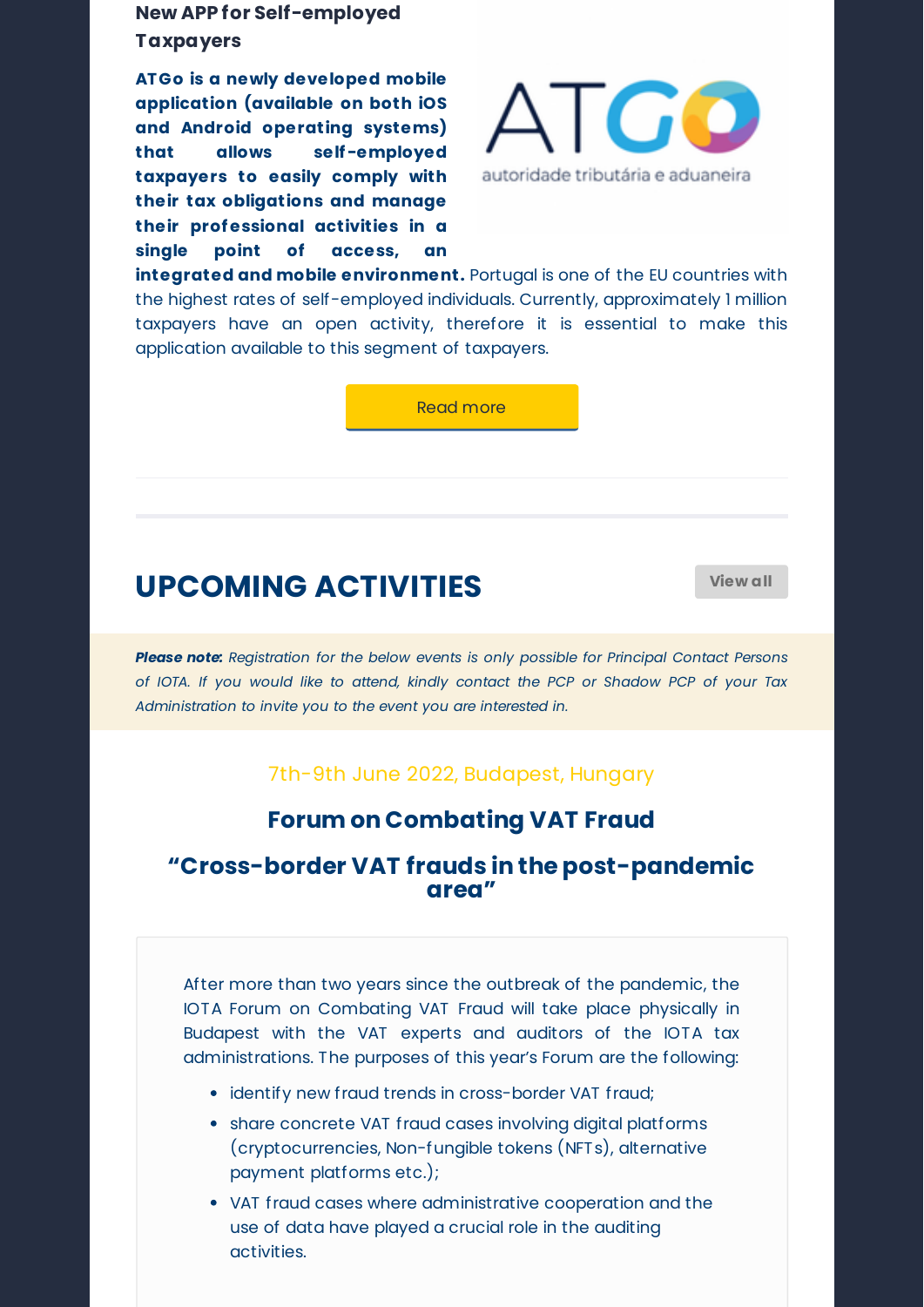This Forum meets once per year during its two-year Mandate, it provides delegates with an opportunity to discuss a wide range of topics, problems and issues relating to VAT fraud that are in line with the Forum mandate.

[Find out more](https://www.iota-tax.org/event/forum-combating-vat-fraud-0)

### NEW DATE! - 15th June 2022, Digital

# **[Webinar on Identifying and Addressing Corruption](https://www.iota-tax.org/event/webinar-identifying-and-addressing-corruption-risks-tax-administration) Risks in Tax Administration**

The IOTA webinar will offer opportunities for IOTA members to share good practices and efforts to prevent corruption and identify measures and methods to fight against corruption. The main objectives of this event are to share country examples of effective approaches to the efficient management of corruption risks, including internal mechanisms and processes implemented to detect and prevent corruption-related risks in tax administration.

More specifically the Webinar will:

- Explore various risk management models, and identify high– risk areas of corruption to minimize the corrupt behaviour in tax administration;
- Explain the systematic approach in the fight against corruption and anti-corruption measures.

[Find out more](https://www.iota-tax.org/event/webinar-identifying-and-addressing-corruption-risks-tax-administration)

### 15th–16th June 2022, Oslo, Norway

### **[ISORA Workshop "Survey Completion and Data](https://www.iota-tax.org/event/isora-workshop-survey-completion-and-data-usage) Usage"**

A joint IOTA-OECD ISORA workshop is aimed at discussing good practices for ISORA preparation and completion as well as the use of the ISORA data by tax administrations.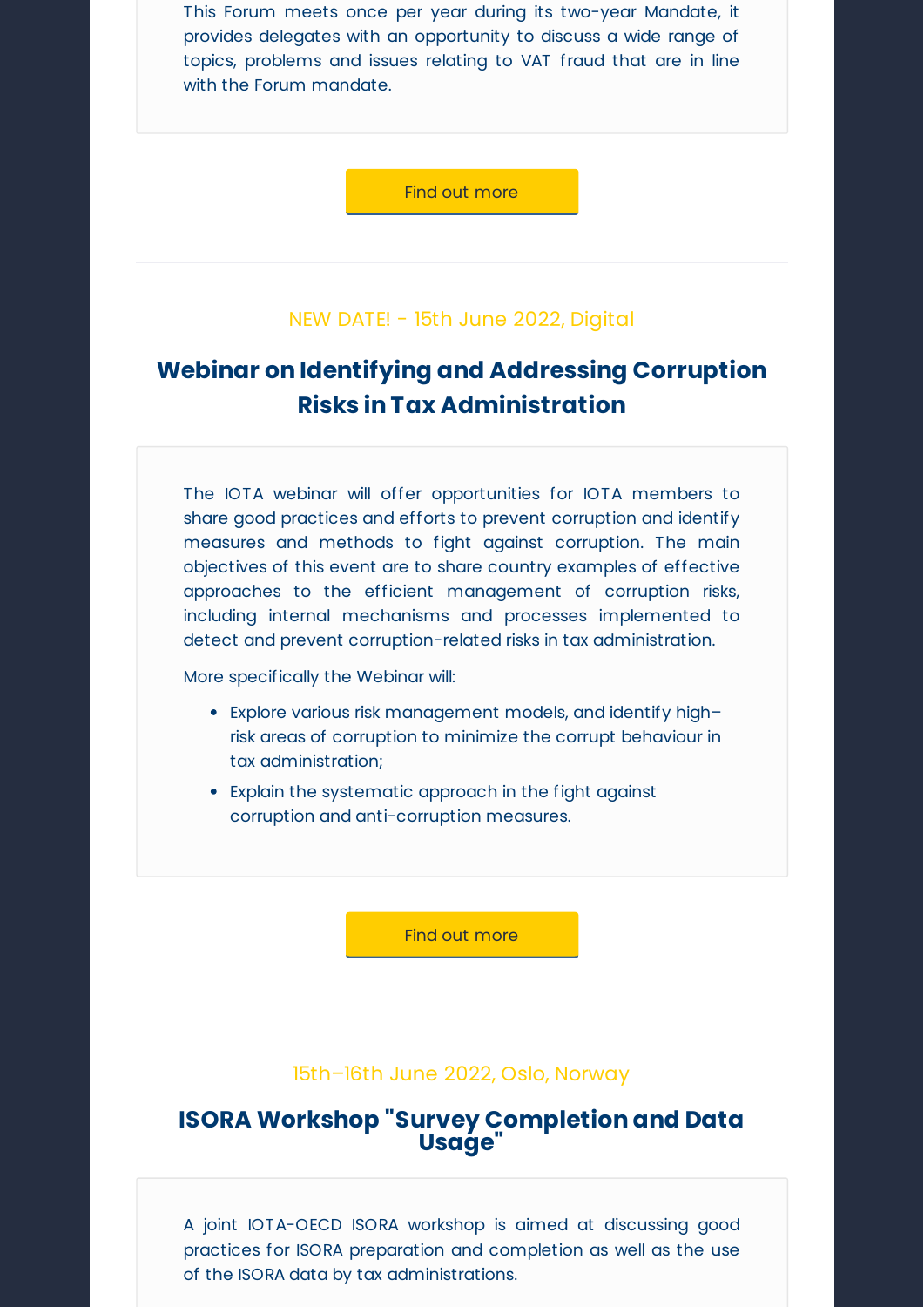The workshop will provide an opportunity for ISORA country coordinators and analysts using ISORA data to meet in person and discuss their approaches to complete ISORA survey, the ways to improve internal data collection processes, resolve complicated issues and share the best practices for completing the survey.

[Find out more](https://www.iota-tax.org/event/isora-workshop-survey-completion-and-data-usage)

### **26TH IOTA GENERAL ASSEMBLY**

29th-30th June 2022 Kameha Grand Zürich Hotel, Switzerland

**兰 IOTA** 

### SAVE THE DATE

### **[26th IOTA General Assembly](https://www.iota-tax.org/event/26th-general-assembly-iota)**

**On 29th and 30th June 2022, the IOT A General Assembly will be held in Zürich under the Swiss Presidency.** This year the technical session will follow the theme **"Compliance and T rust: affecting tax behaviour while redefining the relationship between taxpayers and tax administrations"** and the GA will address:

- Taxpayer psychology and behaviour: taxpayers' perspectives and attitudes to paying taxes, tools available to build tax ethics and tax morale, the importance of communication in trust-building.
- Embedding trust in the overall strategy of a tax administration: staff engagement in redefining the relationship between taxpayers and tax authorities.
- Extensive use of digital platforms and tools to change taxpayer behaviour and enhance trust and foster compliance.
- Cooperation between governmental bodies: sharing information between different governmental bodies, use of a single digital identification, and legal boundaries for cooperation between governmental bodies.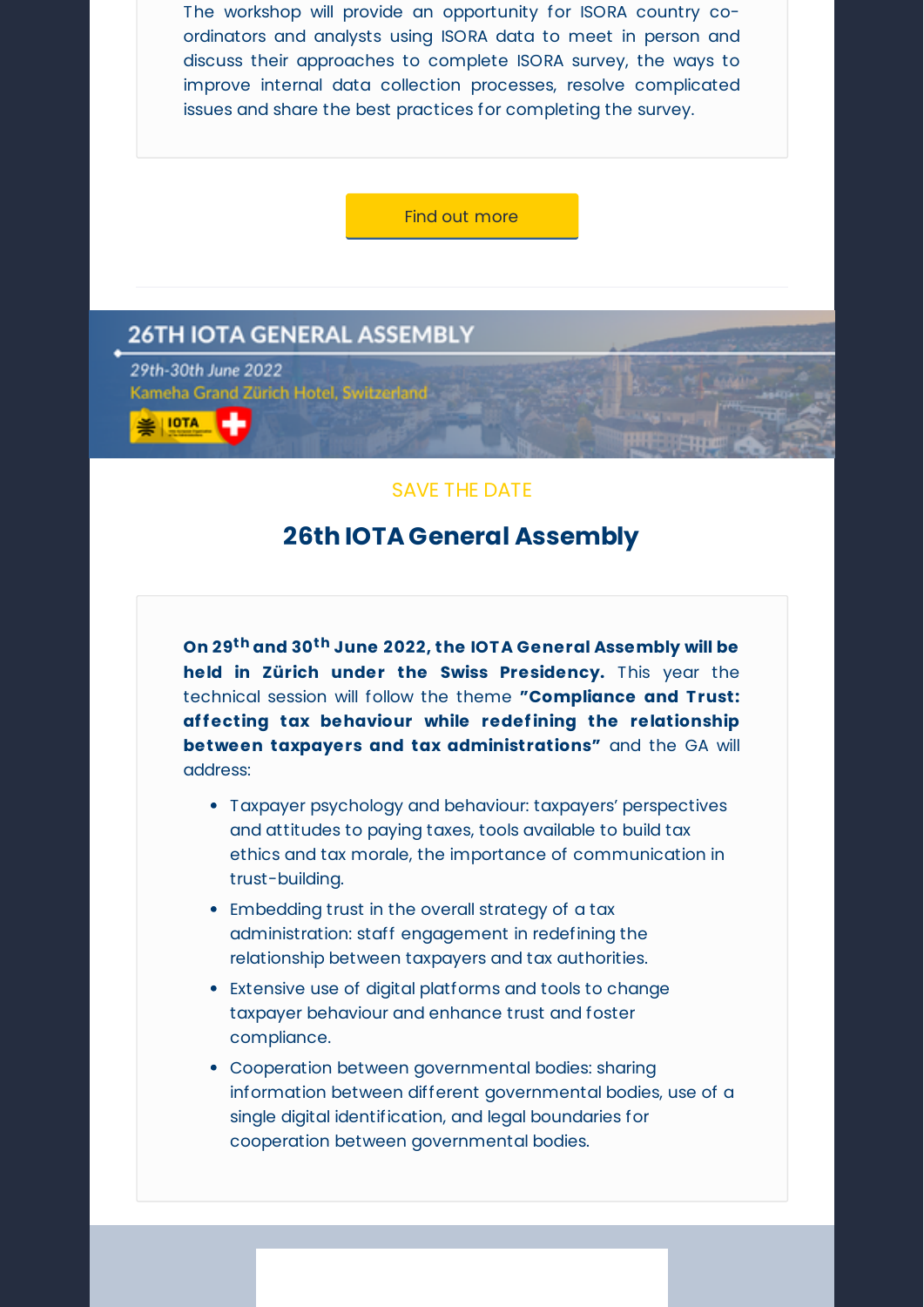

### [Find out more](https://www.iota-tax.org/event/26th-general-assembly-iota)

# **LATEST VIDEOS**

**Full event and invitation recordings: (for registered users of the IOT A Website)**



### **26th IOTA General Assembly**

On 29th and 30th June 2022, the 26<sup>th</sup> IOTA General Assembly will be held in Zürich, Switzerland. Please watch the official invitation video from the Swiss Presidency and the IOTA Secretariat to the 26<sup>th</sup> IOTA General Assembly.



## **IOTA Workshop on Tax Gap Estimation and Use – Latest Developments**

"Tax Gap Estimation and Use – Latest Developments" was the theme of IOTA's twoday digital workshop, held between 11<sup>th</sup> and 12<sup>th</sup> May 2022.



## **IOTA Workshop on Facilitation of Taxpayer Touchpoints**

The IOTA Workshop on Facilitation of Taxpayer Touchpoints shared a unique perspective on member experiences, best practices of actions and strategies to improve and integrate unnecessary taxpayer touchpoints. The event was organised between 20<sup>th</sup> and 21<sup>st</sup> April 2022.

[Watch now](https://www.iota-tax.org/event/26th-general-assembly-iota) [Watch now](https://www.iota-tax.org/event/workshop-tax-gap-estimation-and-use-latest-developments) [Watch now](https://www.iota-tax.org/news/iota-workshop-facilitation-taxpayer-touchpoints)

# **LATEST PUBLICATIONS**